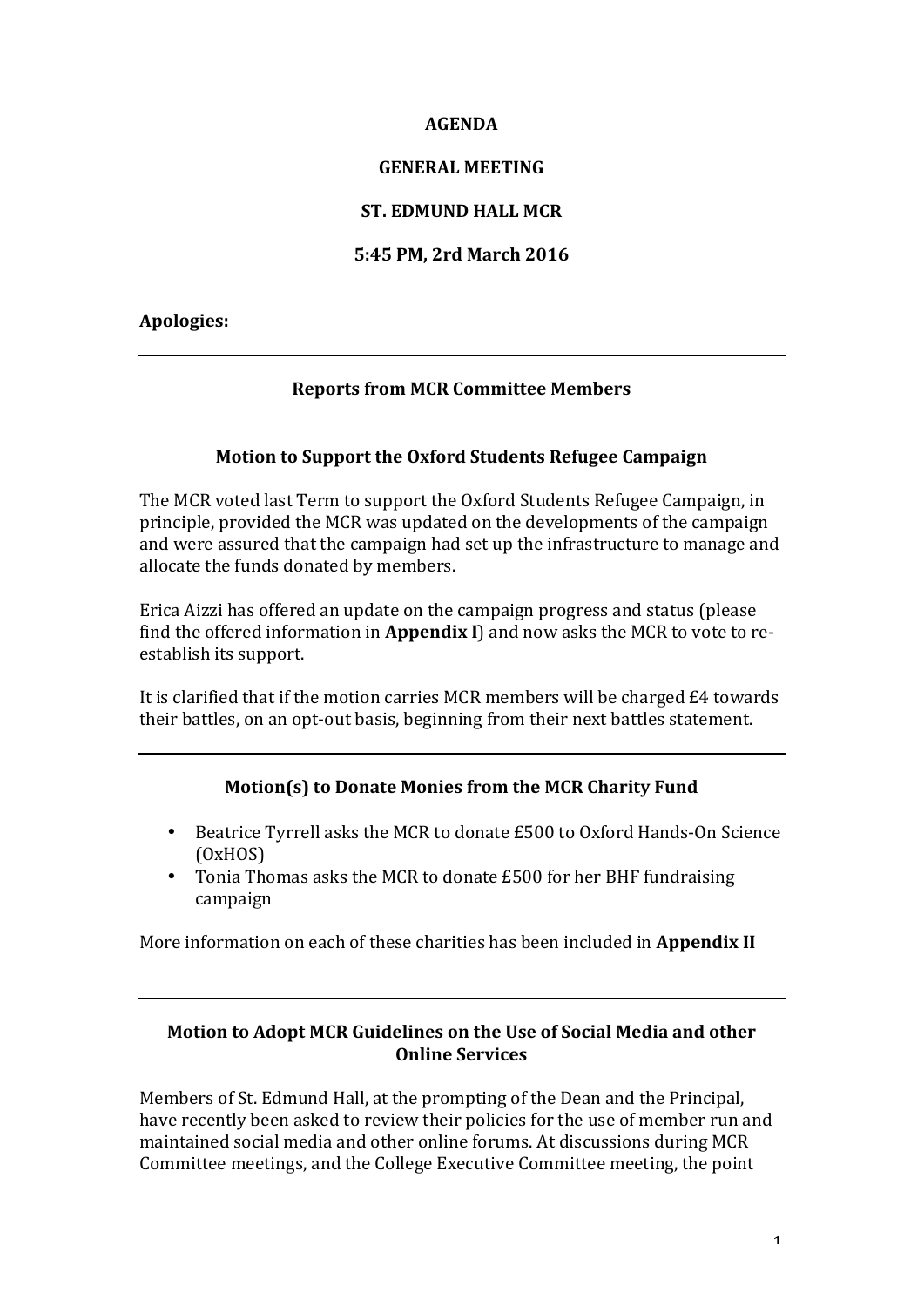was raised that the MCR does not currently have a clear statement regarding such policies.

Following discussions with the MCR at the last General Meeting the MCR Committee has drafted a document entitled 'MCR Guidelines on the Use of Social Media and other Online Services'. It is proposed that the MCR adopt this document.

It is clarified that the motion is to adopt the document *as is*. However, minor changes will be accepted as friendly amendments during the General Meeting.

A draft document, prepared by the MCR Committee, is annexed as **APPENDIX III**.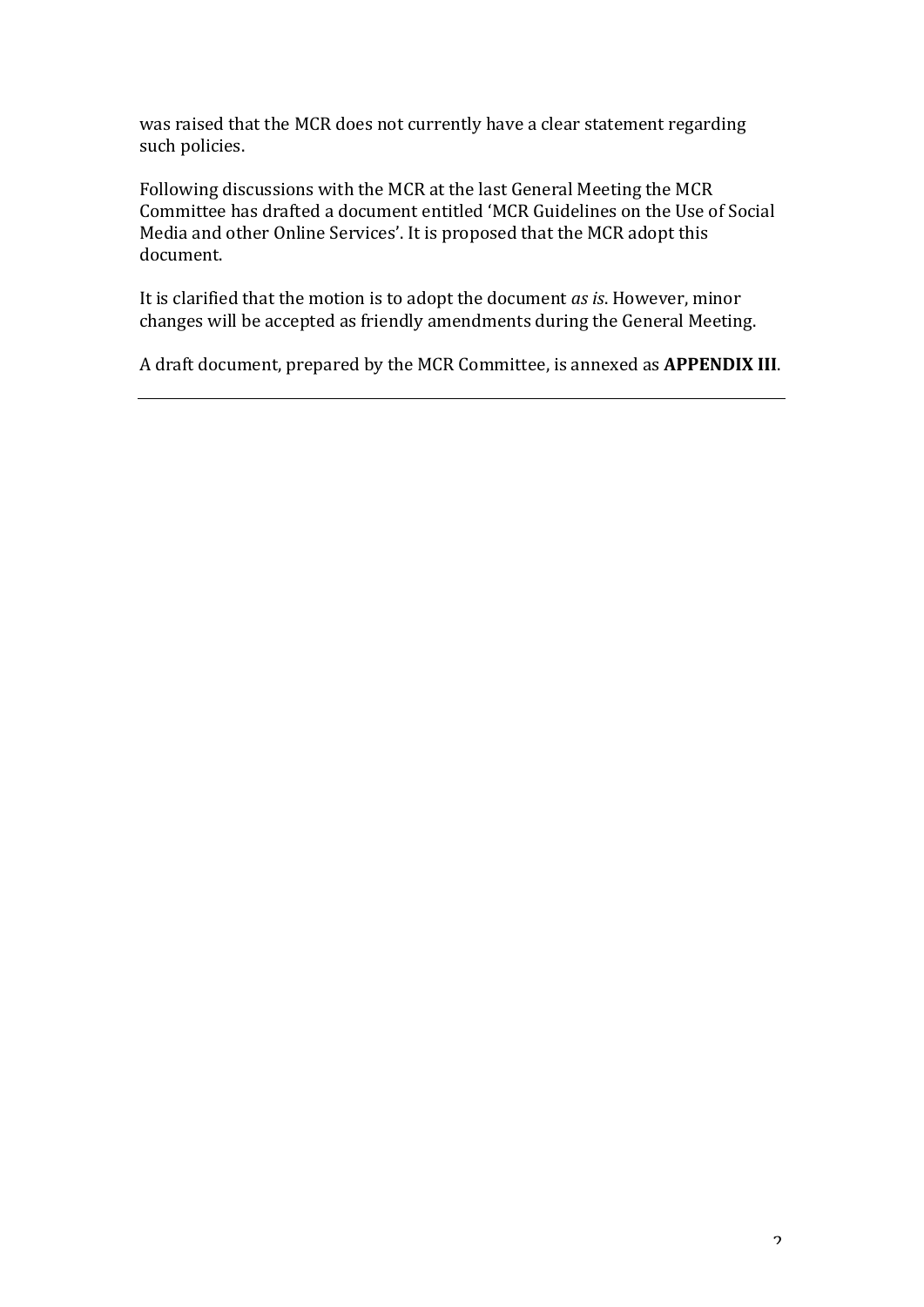# **APPENDIX I**

## **Oxford Students Refugee Campaign – Updates**

Background: The campaign aims at creating a fund to provide scholarships to students whose education has been disrupted because of war (refugees, internally displaced persons, etc.). Oxford students can contribute through a payment of 1  $E$  per month (4  $E$  per term) to be charged with the college battles. This is an opt out system. Applicants will have to go through the normal application for the university, and if they are accepted by a department they can compete for the scholarships.

#### Updates since December 2015

As of today, 28 common rooms have joined the campaign, which means around 9.000 students will contribute for around  $E$  100,000 to the fund. More common rooms are proposing the motions during these weeks.

We are now in the process of drafting a Memorandum of Understanding with the university related to:

- The use of the fund, which is entirely managed by the university. The fund will have a 4% interest rate per year. Once the Memorandum of Understanding is completed (by the end of the term), the fund will be set up.
- Eligibility criteria for potential applicants. The scholarships will be open to asylum seekers already in UK, as they are not eligible for loans. It will not be open to refugees in the UK, as they are considered as UK citizens when applying to universities and are therefore eligible for loans. It will be open to refugees, internally displaced persons and persons residing in a country at war. As Oxford university does not recognise high school diplomas in the countries that the campaign is likely to target, it can be expected that mainly applicants for post-graduate degrees will be successful.
- We are now also in the process of signing the campaign to the "give as you earn" scheme for employees at university. In addition, as soon as the fund is set up, alumni will also be contacted to offer them the possibility to contribute to the fund.
- We have started a preliminary outreach phase, contacting university professors at bachelor level in areas with a high number of refugees and the response has been enthusiastic. Moreover, programs in Oxford such as the Sudanese Program at St. Anthony's College and the Refugee Studies Centre, as well as the university's funding team, have offered their assistance in promoting the scholarships overseas.
- We are currently discussing with the university the possibility of waiving tuition fees, so that the money collected can be used only for living expenses of scholars, thus providing the opportunity for more candidates to benefit from the scholarships. The discussion so far has been positive, though at this point there is not a final answer. Six colleges have already expressed their interest in waiving college fees, as well as to offer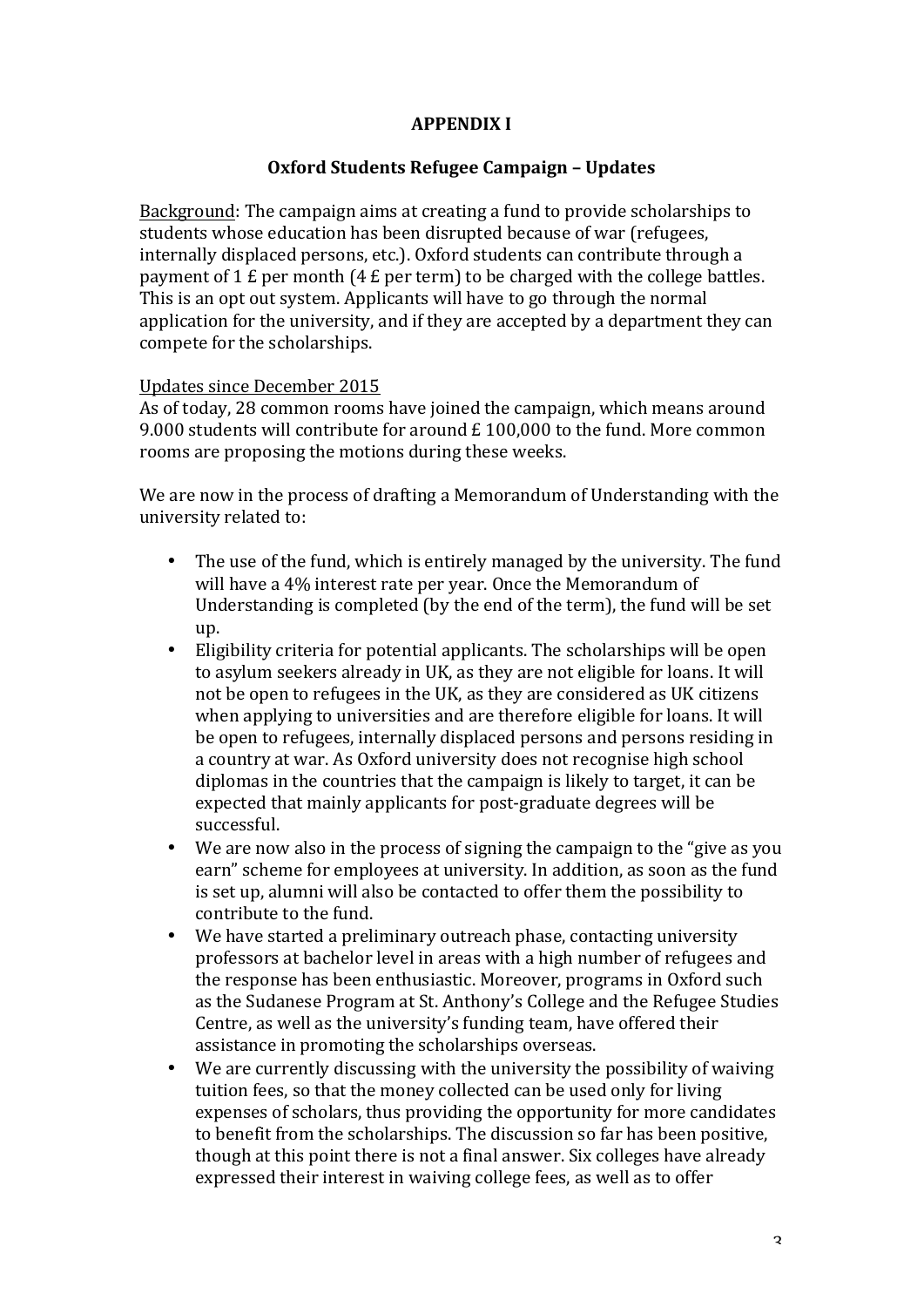accommodation and/or food for the scholars. Although this scholarship is not college-based but university-based, scholars will be allocated to colleges that decide to waive college fees to maximise the number of potential scholars.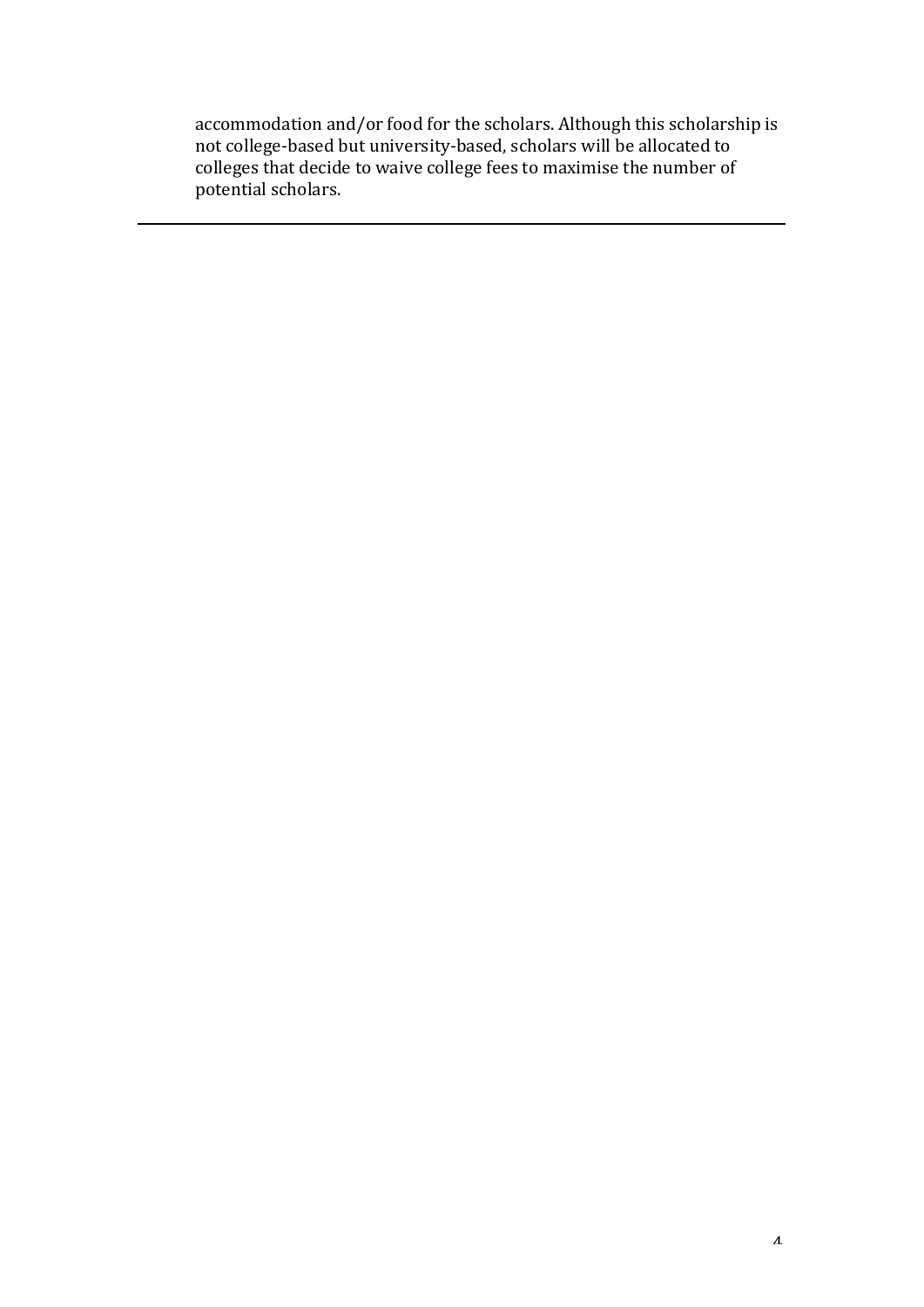# **APPENDIX II**

## **Supporting Information Motion(s) to Donate Monies from the MCR Charity Fund**

---

# **Beatrice Tyrrell: Oxford Hands-On Science (OxHOS)**

OxHOS is a new student-run society at the University, aiming to communicate the excitement of science to young people and their families around the country. We'll be taking interactive experiments into primary and secondary schools, and to public festivals and community venues, to get kids involved with science and demonstrate that it's fun and relevant for everyone. The Summer Roadshow 2016 will be taking place at Oxfordshire Science Festival, schools in Oxfordshire and schools and public events in South Wales. Our volunteers are drawn from postgraduate and undergraduate science students across the University from a broad range of disciplines – we'll be advertising soon! Teddy Hall MCR members are particularly involved in the OxHOS committee planning experiments and the Roadshow - Beatrice Tyrrell is Founder and President, Corinna Kulicke is Secretary, Megan Sloan is IT Officer, Tonia Thomas is Fundraising Officer, Christina Turner is Treasurer and Rhiannon Main is Safety Officer.

We're now looking for funding to develop a repertoire of hands-on experiments and for Roadshow costs. Colleges, Departments and national scientific organisations are being approached for support alongside the MCR.

[*Please see the attached Roadshow report for more information about OxHOS*]

#### --- **Tonia Thomas: BHF Fundraising Campaign**

I've pledged to raise  $£2000$  for the British Heart Foundation this year, with my main challenge to climb Kilimanjaro in September.

I am covering all my own costs for the Kilimanjaro trek so 100% of the funds raised will go directly to the BHF.

I've arranged cake sales and the charity formal dinner to help me with  $my$ fundraising campaign and it's all been going very well.

It would be really great if I could get the support from the MCR charities fund to help me hit my target!

More info about my motivation for supporting the BHF can be found on  $mv$ IustGiving page: www.justgiving.com/Tonia-Thomas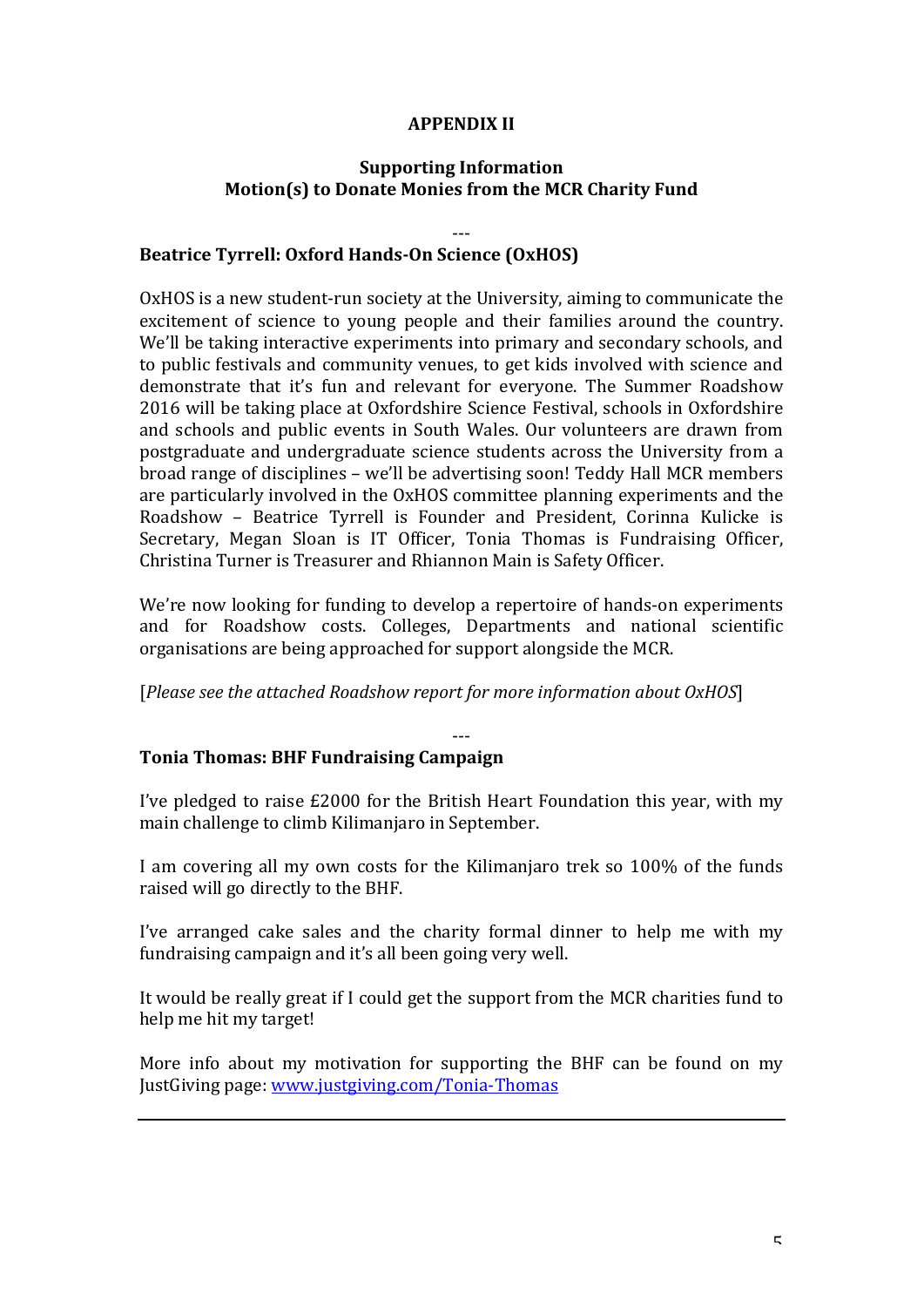## **APPENDIX III**

## **MCR Guidelines on the Use of Social Media and other Online Services**

This MCR hereby:

- *Affirms*, that the Middle Common Room should be a safe space in all respects, both in the real world and cyberspace.
- *Recognises*, that sometimes MCR members may act in a way that is at odds with the safe and tolerant atmosphere that we hope to cultivate.
- *Understands*, that at times liabilities for the St. Edmund Hall, the MCR or individual members arise due to a disregard for the nature of social media and the ease with which communication(s), which are perceived to be private, can be accessed publically.
- *Believes*, that the MCR should maintain a balance between members' right to freedom of expression, right to privacy and duty to create a space free of harassment.

To this effect we hereby agree to adopt and adhere to the following guidelines:

- 1. MCR members agree to take personal responsibility for their posts, emails, comments and any other form of online communication.
- 2. MCR members will refrain from using any MCR or St. Edmund Hall social media/other online forums to make personal attacks or engage any form of harassment.
- 3. Harassment shall be understood as defined according to the University of Oxford University Policy and Procedure on Harassment, which are available at the following URL: https://www.admin.ox.ac.uk/eop/harassmentadvice/policyandprocedur e/
- 4. Only currently serving MCR Committee Members shall act as Administrators on the MCR Facebook Page.
- 5. At the end of every academic year, the MCR Committee will renew the Facebook group to include only current MCR students. The remaining Facebook group will then be used as an Alumni group for that year.
- 6. MCR members will bring to the notice of the MCR Committee any behavior that they feel is a personal attack on themselves or another member of the MCR, rather than engaging with the alleged transgressor publicly.
- 7. The MCR Committee will communicate the complaint to the alleged transgressor in the hopes of resolving the dispute. The alleged transgressor may be asked to remove the post at issue, if it is felt this will mitigate the situation and/or resolve the dispute.
- 8. If the alleged transgressor does not agree to remove the post, the MCR Committee will attempt to mediate between the concerned parties to help settle the matter. If parties are still not satisfied after the Committee's intervention, the Committee will refer the matter, on request, to the Dean of St. Edmund Hall.